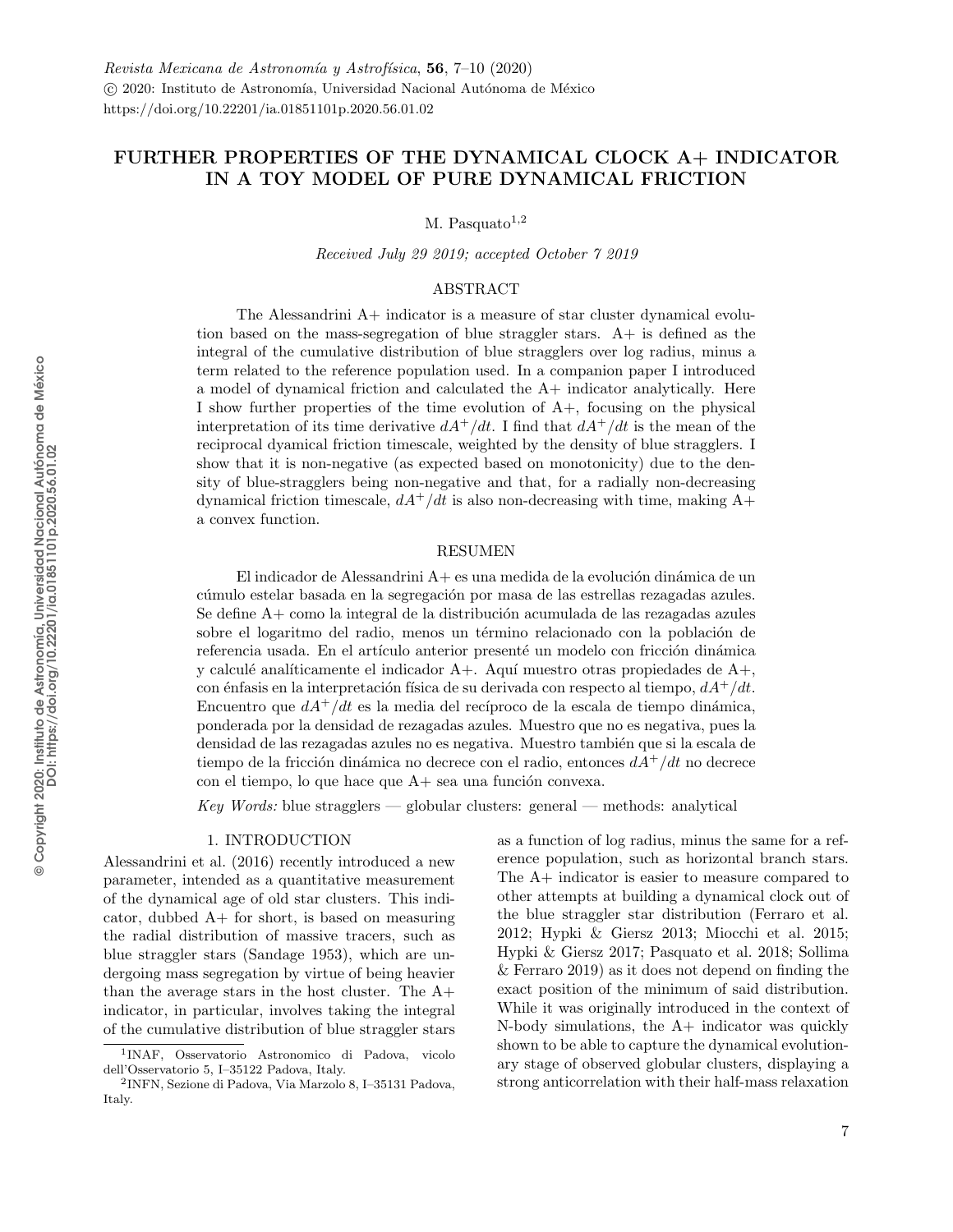#### 2.1. Time Derivative of the A+ Indicator

The second term on the right hand side of equation [1](#page-1-0) does not depend on time, so its derivative vanishes. Regarding the first term, I redefine for simplicity

$$
N_0(r) = N(r, 0),\tag{3}
$$

so

$$
\frac{dA^+}{dt} = \frac{d}{dt} \int_{-\infty}^{+\infty} N_0(I^{-1}(I(e^s) + t))ds
$$

$$
= \int_{-\infty}^{+\infty} \frac{d}{dt} N_0(I^{-1}(I(e^s) + t))ds, \quad (4)
$$

which, by using the inverse function derivative rule, becomes

$$
\frac{dA^{+}}{dt} = \int_{-\infty}^{+\infty} \frac{dN_0}{dr} \left( I^{-1} (I(e^s) + t) \right) \frac{ds}{I' (I^{-1} (I(e^s) + t))},\tag{5}
$$

that is

$$
\frac{dA^{+}}{dt} = \int_{-\infty}^{+\infty} \frac{dN_0}{dr} (r_0(e^s, t)) \frac{r_0(e^s, t)}{\tau(r_0(e^s, t))} ds, \quad (6)
$$

where  $r_0(r, t) = I^{-1}(I(r) + t)$  is the position at time  $t = 0$  of a star currently at radius r (see P19 for a proof). Substituting back  $s = \log r$ , I obtain

<span id="page-1-2"></span>
$$
\frac{dA^{+}}{dt} = \int_{0}^{+\infty} \frac{dN_{0}}{dr} (r_{0}(r,t)) \frac{r_{0}(r,t)}{r\tau(r_{0}(r,t))} dr;\tag{7}
$$

by further substituting, for a given t,  $r_0 = r_0(r, t)$ , I obtain

$$
\frac{dA^{+}}{dt} = \int_{0}^{+\infty} \frac{dN_{0}}{dr} (r_{0}) \frac{r_{0}}{r(r_{0}, t)\tau(r_{0})} \frac{dr}{dr_{0}} dr_{0}
$$
\n
$$
= \int_{0}^{+\infty} \frac{dN_{0}}{dr} (r_{0}) \frac{ds}{ds_{0}} \frac{dr_{0}}{\tau(r_{0})},
$$
\n(8)

where  $s_0 = \log r_0$ . Alternatively, I can use the inverse function derivative again to obtain

<span id="page-1-1"></span>
$$
\frac{dA^{+}}{dt} = \int_{0}^{+\infty} \frac{dN_{0}}{dr}(r_{0}) \frac{dr_{0}}{\tau(r)}.
$$
 (9)

This is a general formula for the derivative of the  $A+$  indicator at time t. It is always non-negative because the integrand is non-negative as long as the derivative of the initial cumulative distribution function is. This condition is equivalent to requesting that density is always non-negative. In other words, the monotonicity of the A+ indicator derives from the condition that the number density of blue straggler stars is everywhere non-negative. Note how in

#### 2. CALCULATIONS

totically linear.

time [\(Lanzoni et al. 2016\)](#page-0-1). Throughout their paper, [Alessandrini et al.](#page-0-1)  $(2016)$  argue that the A+ indicator strictly increases with time, and indeed show that this is the case in the large set of simulations they run, spanning a wide range of initial conditions and dynamical ingredients. This holds of course except for short term fluctuations due to numerical, or possibly dynamical, noise. Monotonicity with time is a crucial property for the A+ as well as for any other indicator of star-cluster dynamical aging, which is an intrinsically irreversible process. Another property of A+ that is apparent in the simulations run by [Alessandrini et al.](#page-0-1) [\(2016\)](#page-0-1), e.g. in their Figure 5, is that the derivative of  $A+$  also increases with time, i.e. that  $A+(t)$  is a convex function. In a companion paper (Pasquato 2019, referred as P19 for short in the following), I worked out an analytical formula for the (three dimensional)  $A+$  indicator in a simplified model of mass segregation under pure dynamical friction, and showed that it evolves monotonically as a function of time for any initial blue straggler star distribution, and any radially increasing dynamical friction timescale law. Here I build on these results to obtain a few interesting properties of the  $A+$  indicator. In particular I show that its derivative is a non-negative function, which is non-decreasing as a function of time if the dynamical friction timescale is non-decreasing with radius, making the A+ indicator a convex function of time. I provide a simple formula for the value of the  $A+$  indicator derivative at the beginning of dynamical evolution, which directly connects it to the dynamical friction timescale. Finally, I suggest that in the late stages of dynamical evolution the A+ indicator derivative should approach a constant, making the A+ indicator asymp-

In the context of the simplified model of evolution under dynamical friction introduced in P19, the A+ indicator is calculated as

<span id="page-1-0"></span>
$$
A^{+}(t) = \int_{-\infty}^{+\infty} N(I^{-1}(I(e^{s}) + t), 0) ds - \int_{-\infty}^{+\infty} N(e^{s}, 0) ds,
$$
 (1)

where  $N(r, t)$  is the cumulative distribution of blue straggler stars as a function of radius and time. The function  $I(\cdot)$  is defined by P19 as

$$
I(r) = \int \frac{\tau(x)dx}{x},\tag{2}
$$

where  $\tau(r)$  is the dynamical friction timescale as a function of radius.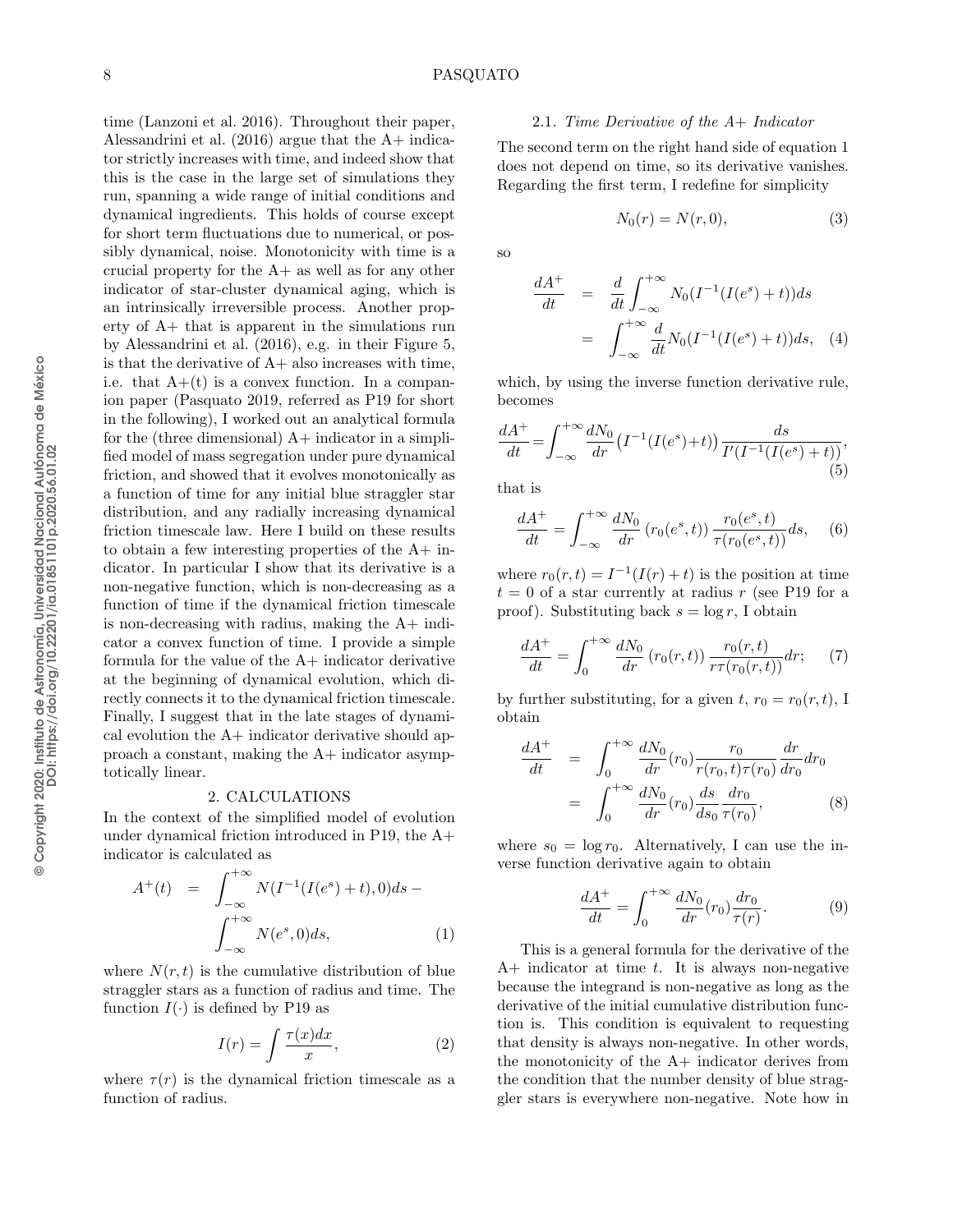equation [9](#page-1-1) the time dependence is all enclosed within the  $\tau(r)$  term (not  $\tau(r_0)!$ ) at the denominator. If  $\tau(r)$  is constant I recover the result of P19 where the A+ indicator is linear with time, as its derivative equals  $1/\tau(0)$  and its initial value is always zero by construction.

#### 2.2. Convexity

The evolution of a star's radius given its initial value  $r_0$  and the elapsed time t is given by equation 3 of P19:

$$
r(r_0, t) = I^{-1}(I(r_0) - t).
$$
 (10)

For any  $r_0, t > 0$  it holds that  $r(r_0, t) < r_0$  due to the monotonicity of  $I(\cdot)$ . Moreover, for any  $t_2 > t_1 > 0$ 

$$
r(r_0, t_2) = r(r_0, t_1 + (t_2 - t_1))
$$
  
=  $I^{-1}(I(r_0) - t_1 - (t_2 - t_1)),$  (11)

and, defining  $r_1 = r(r_0, t_1) = I^{-1}(I(r_0) - t_1)$  we obtain

<span id="page-2-0"></span>
$$
r(r_0, t_2) = I^{-1}(I(r_1) - (t_2 - t_1))
$$
  
=  $r(r_1, t_2 - t_1) < r_1 = r(r_0, t_1),$  (12)

so for a given  $r_0$ , the function  $r(r_0, t)$  is monotonically decreasing with  $t$ . Stars can only sink towards smaller radii over time. Now, if  $\tau(r)$  is nondecreasing,  $\tau(r_1) \geq \tau(r_2)$  for any  $r_1 > r_2$ . Then the denominator  $\tau(r)$  in equation [9](#page-1-1) cannot increase with time because  $r$  decreases as shown in equation [12,](#page-2-0) and

$$
\frac{dA^{+}}{dt}\Big|_{t=t_{2}} = \int_{0}^{+\infty} \frac{dN_{0}}{dr}(r_{0}) \frac{dr_{0}}{\tau(r(r_{0}, t_{2}))} \geq
$$
\n
$$
\int_{0}^{+\infty} \frac{dN_{0}}{dr}(r_{0}) \frac{dr_{0}}{\tau(r(r_{0}, t_{1}))}
$$
\n
$$
= \frac{dA^{+}}{dt}\Big|_{t=t_{1}}, \qquad (13)
$$

proving that A+ is a convex function of time. This is a quite interesting result in the light of Figure 5 of [Alessandrini et al.](#page-0-1) [\(2016\)](#page-0-1) where the (two dimensional) A+ indicators calculated for different simulations appear to evolve with increasing slope for increasing times, modulo the numeric error. The physical interpretation for this result is that the evolution becomes faster as the blue straggler stars drop to smaller radii, where the dynamical friction timescale is shorter.

Equation [7](#page-1-2) can also be used to calculate the slope of the A+ indicator at the start of the dynamical evolution, e.g. in a simulation, by setting  $t = 0$ .

$$
\left. \frac{dA^+}{dt} \right|_0 = \int_0^{+\infty} \frac{dN_0}{dr} (r) \frac{dr}{\tau(r)}.
$$
 (14)

To further carachterize this I can write

$$
\left. \frac{dA^{+}}{dt} \right|_{0} = \int_{0}^{1} \frac{dN_{0}}{\tau(r(N_{0}))}.
$$
 (15)

So the derivative of the  $A+$  indicator at the beginning of the dynamical evolution (e.g. at the start of a simulation) is the mean of the reciprocal of the dynamical friction timescale considered as a function of the initial cumulative number distribution of blue stragglers.

2.3. Limiting Behaviour at Large Times If I set  $\tau_0 = \tau(0) = \tau_L(0)$  and  $\tau_\infty = \lim_{r \to \infty} \tau(r) =$  $\tau_L(1)$  I obtain

$$
\frac{1}{\tau_{\infty}} < \frac{dA^{+}}{dt} \bigg|_{0} < \frac{1}{\tau_{0}} \tag{16}
$$

by substitution into equation [9,](#page-1-1) as  $\tau(r)$  is increasing with radius.

In general, since a constant  $\tau(r) = \tau(0)$  holds for the approximately constant-density cores of globular clusters, I expect the final stages of the evolution, when most blue stragglers have sunk to the core, to have a value of the A+ indicator's derivative that approaches the constant value  $1/\tau(0)$ . As I have shown, any value attained later in evolution should be larger than previous values of the derivative. This is another point where comparison with Figure 5 of [Alessandrini et al.](#page-0-1) [\(2016\)](#page-0-1) is reassuring, as all the slopes in that figure are quite smaller than one, even though their values of the A+ indicator are referred to the half-mass relaxation timescale, which is longer than the central dynamical friction timescale. Further caveats for a comparison are that:

- at some point during the evolution of a cluster, my simplified picture of dynamical friction will no longer represent reality, as diffusion effects will start to dominate right in the central regions, so the limiting value of  $dA^+/dt = 1/\tau(0)$ is not necessarily reached;
- blue stragglers on very eccentric orbits already depart from my simplified picture, even at the beginning of their evolution;
- [Alessandrini et al.](#page-0-1) [\(2016\)](#page-0-1) use a projected, twodimensional version of the A+ indicator;
- the reference stars (horizontal branch stars) they use are also evolving over time, as they are likely heavier than the average star in the simulations they run.

In subsequent papers I will address the third point, obtaining a better basis for comparison with simulations. The fourth point is addressed in the following.